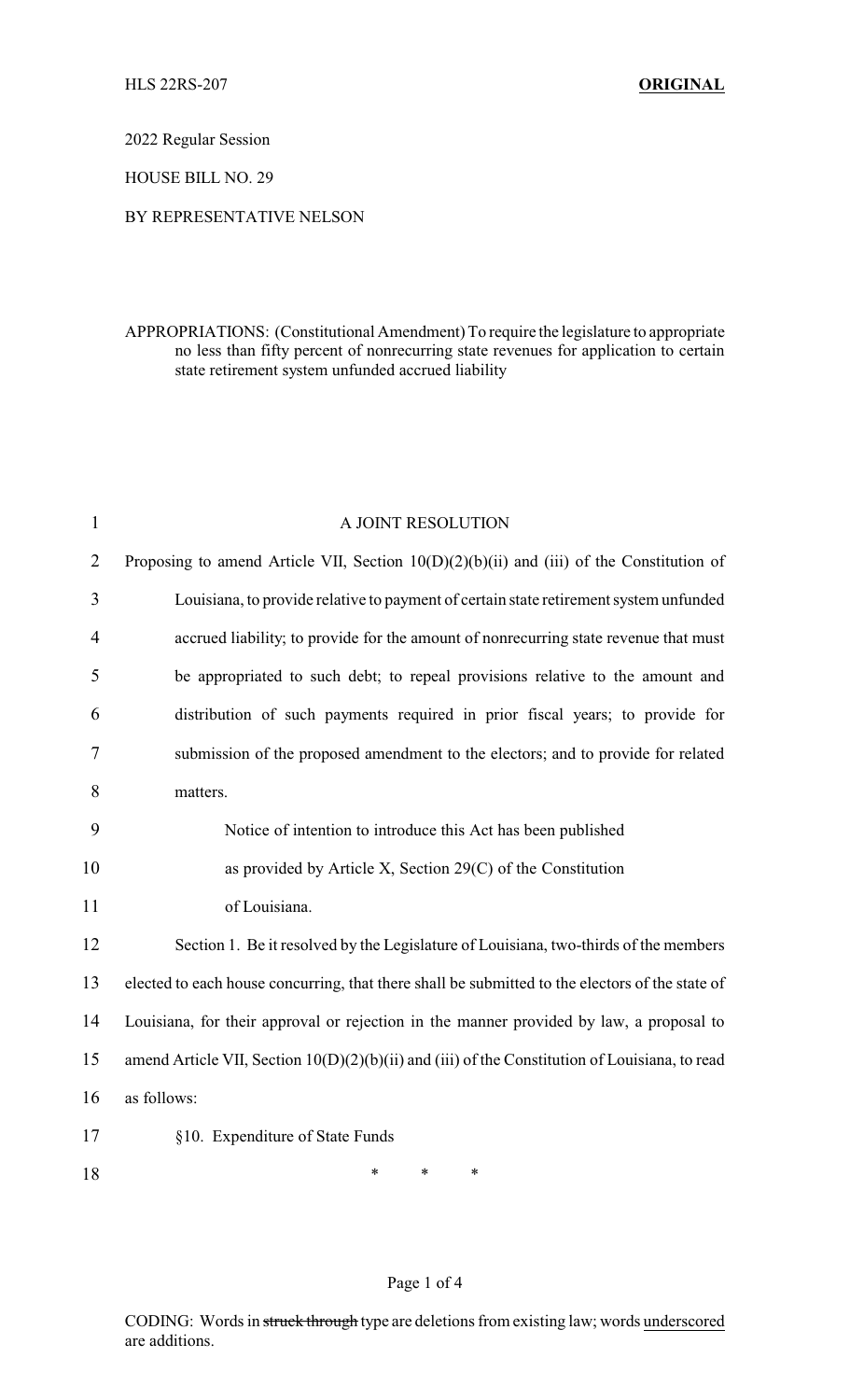| 1              | (D)                                                                                    |  |  |
|----------------|----------------------------------------------------------------------------------------|--|--|
| $\overline{2}$ | $\ast$<br>∗<br>$\ast$                                                                  |  |  |
| 3              | (2) Except as otherwise provided in this constitution, the appropriation or            |  |  |
| 4              | allocation of any money designated in the official forecast as nonrecurring shall be   |  |  |
| 5              | made only for the following purposes:                                                  |  |  |
| 6              | *<br>$\ast$<br>∗                                                                       |  |  |
| 7              | (b)(i)                                                                                 |  |  |
| 8              | $\ast$<br>$\ast$<br>∗                                                                  |  |  |
| 9              | For Fiscal Years 2013-2014 and 2014-2015 the legislature shall<br>(ii)                 |  |  |
| 10             | appropriate no less than five percent of any money designated in the official forecast |  |  |
| 11             | as nonrecurring to the Louisiana State Employees' Retirement System and the            |  |  |
| 12             | Teachers' Retirement System of Louisiana for application to the balance of the         |  |  |
| 13             | unfunded accrued liability of such systems existing as of June 30, 1988, in            |  |  |
| 14             | proportion to the balance of such unfunded accrued liability of each such system.      |  |  |
| 15             | Any such payments to the public retirement systems shall not be used, directly or      |  |  |
| 16             | indirectly, to fund cost-of-living increases for such systems.                         |  |  |
| 17             | (iii) For Fiscal Year 2015-2016 and every fiscal year thereafter through               |  |  |
| 18             | Fiscal Year 2022-2023, the legislature shall appropriate no less than ten percent of   |  |  |
| 19             | any money designated in the official forecast as nonrecurring to the Louisiana State   |  |  |
| 20             | Employees' Retirement System and the Teachers' Retirement System of Louisiana          |  |  |
| 21             | for application to the balance of the unfunded accrued liability of such systems       |  |  |
| 22             | existing as of June 30, 1988, in proportion to the balance of such unfunded accrued    |  |  |
| 23             | liability of each such system. Any such payments to the public retirement systems      |  |  |
| 24             | shall not be used, directly or indirectly, to fund cost-of-living increases for such   |  |  |
| 25             | systems.                                                                               |  |  |
| 26             | (iii) For Fiscal Year 2023-2024 and each fiscal year thereafter, the legislature       |  |  |
| 27             | shall appropriate no less than fifty percent of any money designated in the official   |  |  |
| 28             | forecast as nonrecurring to the state retirement systems for application to their      |  |  |
| 29             | unfunded accrued liability. Money appropriated pursuant to this Item shall be          |  |  |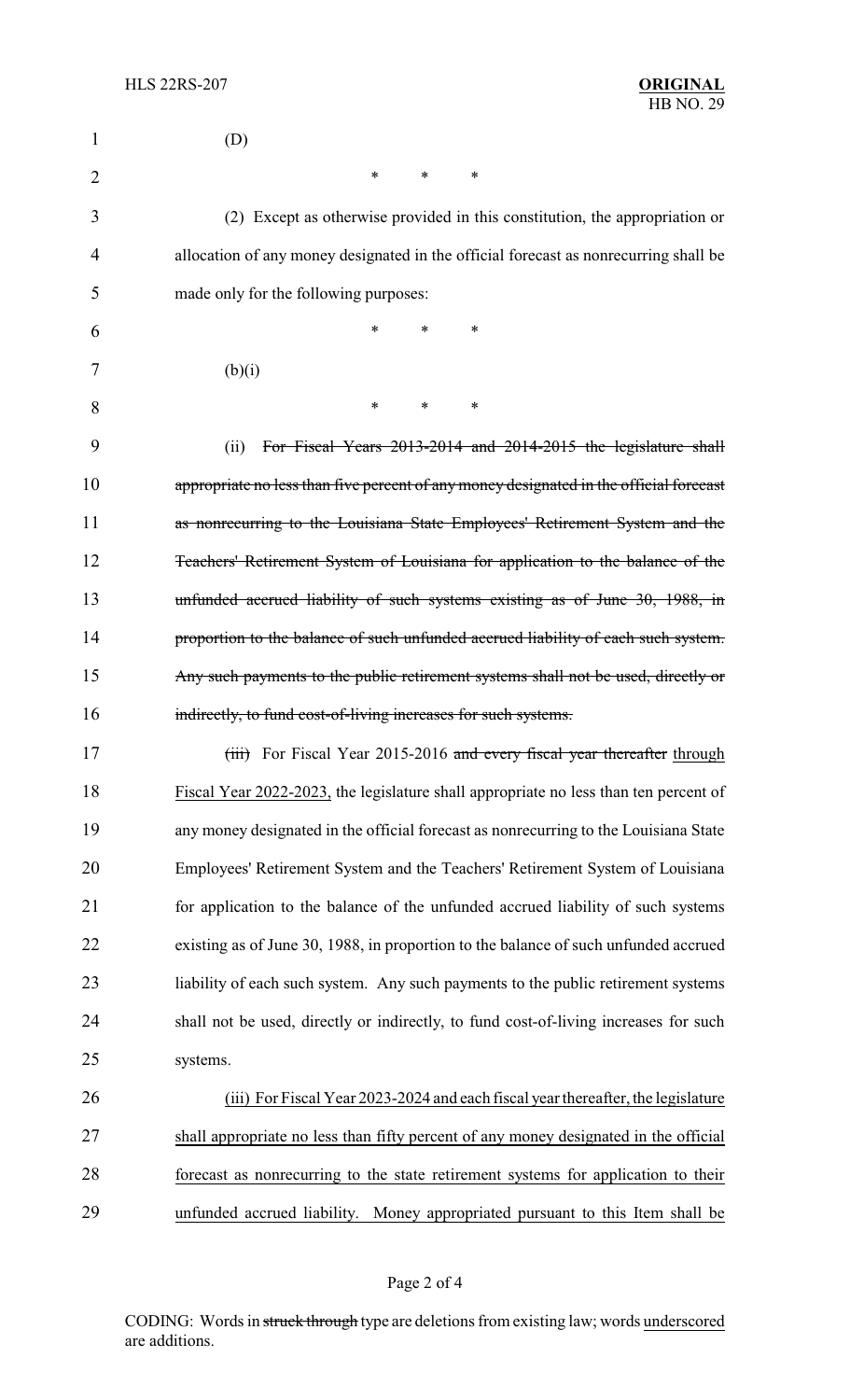| $\mathbf{1}$   | applied by the receiving system to its outstanding positive amortization bases in the         |  |  |
|----------------|-----------------------------------------------------------------------------------------------|--|--|
| $\overline{2}$ | order in which they were created, from oldest to newest. The legislature may                  |  |  |
| 3              | provide by law for a formula to distribute the nonrecurring money between those               |  |  |
| 4              | state retirement systems that have unfunded accrued liability. If the legislature has         |  |  |
| 5              | not provided by law for a distribution formula, nonrecurring money shall be                   |  |  |
| 6              | appropriated pursuant to this Item to each system in the proportion that the system's         |  |  |
| 7              | total unfunded accrued liability bears to the total of all state system unfunded              |  |  |
| 8              | accrued liability, using the most recent system valuations adopted by the Public              |  |  |
| 9              | Retirement Systems' Actuarial Committee or its successor. Any payment to a state              |  |  |
| 10             | retirement system made pursuant to the provisions of this Item shall not be used,             |  |  |
| 11             | directly or indirectly, to fund cost-of-living increases for such system.                     |  |  |
| 12             | $\ast$<br>*<br>$\ast$                                                                         |  |  |
| 13             | Section 2. Be it further resolved that this proposed amendment shall be submitted             |  |  |
| 14             | to the electors of the state of Louisiana at the statewide election to be held on November 8, |  |  |
| 15             | 2022.                                                                                         |  |  |
| 16             | Section 3. Be it further resolved that on the official ballot to be used at the election,     |  |  |
| 17             | there shall be printed a proposition, upon which the electors of the state shall be permitted |  |  |
| 18             | to vote YES or NO, to amend the Constitution of Louisiana, which proposition shall read as    |  |  |
| 19             | follows:                                                                                      |  |  |
| 20             | Do you support an amendment to require that a minimum of fifty percent of                     |  |  |
| 21             | money designated in the official forecast as nonrecurring be applied to                       |  |  |
| 22             | paying off the unfunded accrued liability of state retirement systems?                        |  |  |
| 23             | (Amends Article VII, Section 10(D)(2)(b)(ii) and (iii))                                       |  |  |